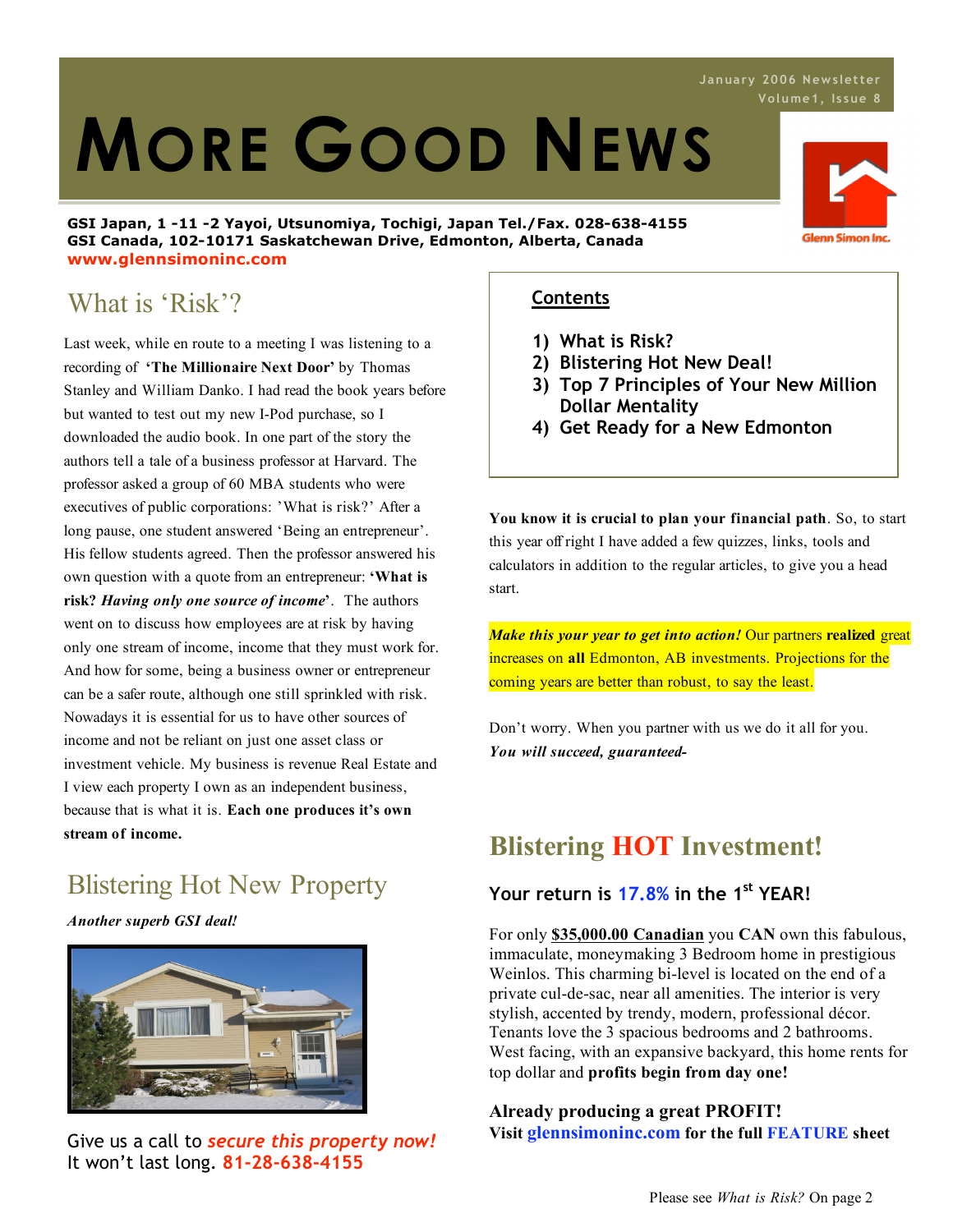### **What is Risk? Continued…**

#### *Article by GSI*

One of the most valuable lessons I learnt when it comes to investing is to know the difference between a '**mentor**' and an '**advisor**' and which one to seek help from. A Mentor is someone who **has done what you want to do**. Whereas an advisor (often) sells something. That may be a little blunt, but give it some thought.

A similar difference could be compared to investing on the '**inside**' versus investing from the '**outside**'. We know that inside investments or investments we have more direct control over are better than outside investments. We have no control over outside investments as they are often filtered through many people. A simple example would be: Owning a piece of revenue Real Estate or a business is an 'inside' deal. Investing in a mutual fund or stock is an 'outside deal'.



*Holiday Warmth, Edmonton style*

**Wealth is not measured so much in money, but in time**. How much time can you afford to live the way you do if you stopped working today? Below are a few links to cut and paste into your browser to find out how you're doing.

http://cgi.money.com/tools/ (Calculators) http://learningforlife.fsu.edu/course/fp101/quiz.htm (Quizzes!)

*Remember, if you don't have the time, knowledge or expertise but are committed to creating wealth; give us a call and partner direct on a solid investment now!*

## **Top 7 Reasons Principles of Your New Million Dollar Mentality**

#### *By Christopher M. Knight*

- 1. First, start out by not accepting anything less from yourself.
- 2. You must seek out and stalk wealth, as it will probably not just fall into your lap. Read about it. Attend seminars. Join lists. Pursue it. Plan for it. Think about it. Go For It!
- 3. Do not re-invent the wheel. Chances are high that someone has already done what you want to do. Go model them, but more importantly, model their actions & their beliefs.
- 4. "Million Dollar Mentality" is a behavior and a habit set, which you can create. It may feel uncomfortable for the first 21 days, but after that, it will become easier. Ask yourself this question: "Am I behaving in ways that will lead to 7 digits or greater for my life?"
- 5. Re-direct your associations to money. If the amount of money you make is in direct proportion to the amount of value you deliver, then the only way to become a millionaire is to deliver massive amounts of value. This makes you a massive giver! Rejoice in that, and be thankful you can give.
- 6. Become a millionaire, if not for the money, but for who you become during the process! This is my favorite point/thought.
- 7. Who cares if you screwed up in the past. Just because you were not or did not accumulate a million dollars yet, does not mean you can't get started AGAIN today on your goal. As Robbins would say: "The past does not equal the future".

*A clear vision, backed by definite plans, gives you a tremendous feeling of confidence and personal power* -*Brian Tracy*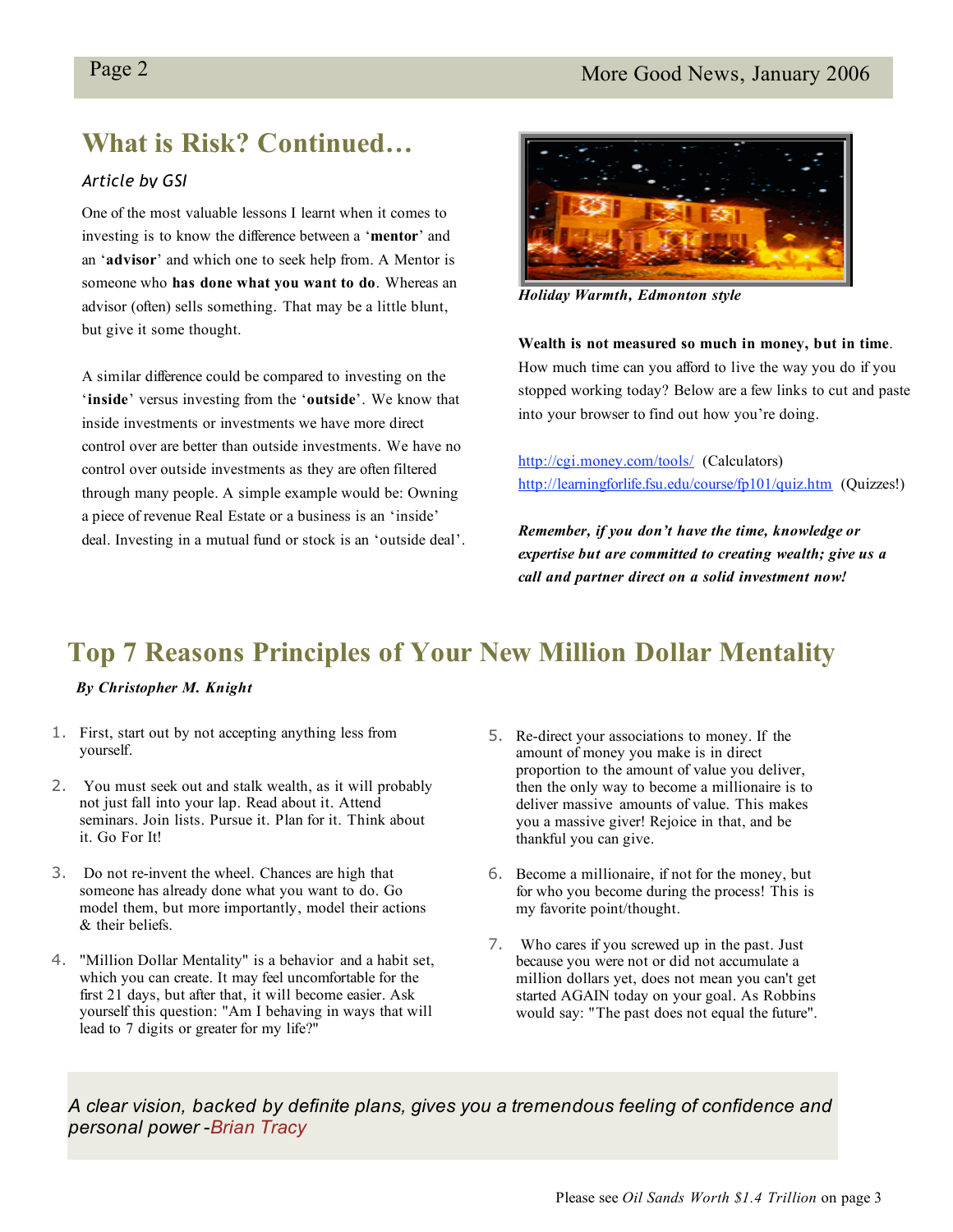## **Oil Sands Worth \$1.4-Trillion, Study Finds**

#### *By DAVE EBNER, The Globe and Mail*

Published: Thursday, September 29, 2005

The oil sands are a \$1.4-trillion bonanza, according to a study that forecasts the economic impact generated by the world's second largest deposit of crude in the 2000-2020 period.

And that conclusion is based on prices of just \$40 (U.S.) a barrel of synthetic crude, the type pumped out of northern Alberta, roughly the same quality as West Texas intermediate, which traded at almost \$67 Thursday.

Some of the benefits will be spread outside of Alberta, especially in the areas of government revenue and employment, the study says.

But based solely on gross domestic product generated by oil sands activity and expansion, **Canada's richest province** is the jurisdiction that will grab most of the riches springing from the gooey black mud surrounding Fort McMurray, it says.

The study, released Thursday, is the result of work conducted by the Calgary-based Canadian Energy Research Institute, a 30-year-old group that was formed to analyze energy economics and that describes itself as independent and non-profit.



*Everything is BIG in Alberta*

*Look to the right of this photo to realize the true size of these enormous machines that work the Alberta Oil Sands*

While the figure of \$1.4-trillion (Canadian) is a higher-end estimate of GDP resulting from the oil sands, the institute focused its report on an \$885-billion GDP figure, based on a synthetic crude oil price of \$32 (U.S.) a barrel.

Of the \$885-billion (Canadian), about 70 per cent would stay in Alberta, the study says. About 10 per cent of that would benefit Ontario and about 10 per cent would trickle out to other countries.

In sum, the oil sands could represent about 3 per cent of Canada's GDP in 2020, up from about 1.5 per cent in 2000.

**All of this money stems from an estimated investment of \$100-billion** over 20 years in building oil sands projects, such as the \$11-billion that Canadian Natural Resources Ltd. is putting into the construction of what it calls Horizon

*Vision is perhaps our greatest strength... it has kept us alive to the power and continuity of thought through the centuries, it makes us peer into the future and lends shape to the unknown*. Li Ka Shing